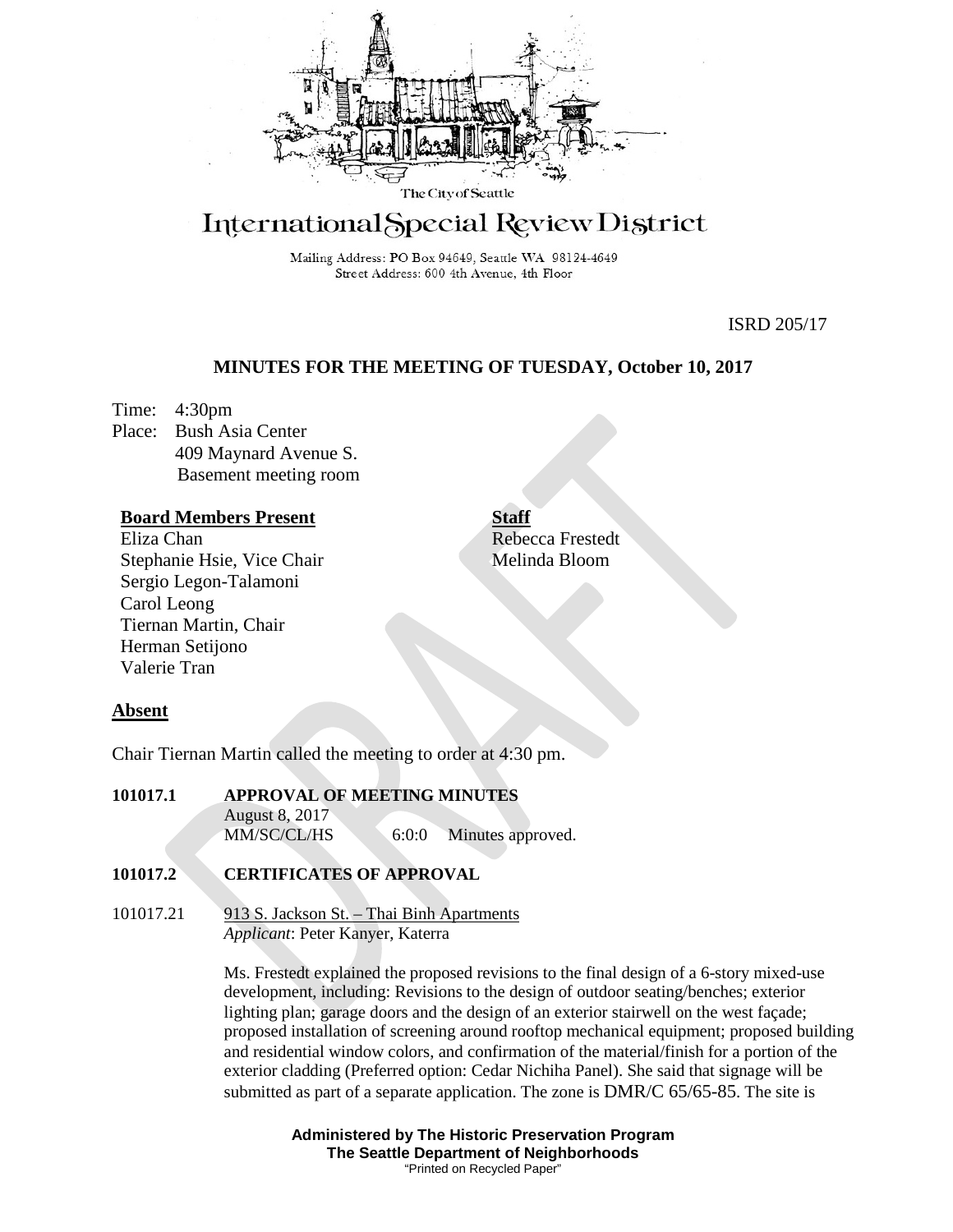located outside of the Asian Design Character District and the Retail Core.  $10<sup>th</sup>$  Ave. S. is a Class II Pedestrian Street. S. King Street is a designated Green Street. On February 14, 2017 the ISRD Board recommended approval for Final Design. During that meeting, the Board *deferred* action on the following, pending submission of final design details and alternatives:

- o The faux-cedar finish for portions of the exterior cladding;<br>  $\Omega$  The final design of garage door panels:
- The final design of garage door panels;
- o Exterior seating bench design;
- o Exterior light fixtures.

Ms. Frestedt said that a Certificate of Approval for Demolition, Use and Preliminary Design was issued in January 2017. She said it is the staff opinion that use of a faux-wood grain design on a non-wooden material is in conflict with the intent of SMC 23.66.336 – Exterior building finishes A. General requirements, because it is not a material finish sympathetic to or found elsewhere in the District.

#### *Ms. Tran arrived at 4:39 pm.*

#### Applicant Comment:

Peter Kanyer provided an overview of the project to date and the deferred items that would be presented for review.

#### Bench

Keith James, Inland Construction, said they worked with Friends of Little Saigon (FoLS) who recommended a bench style; they were able to find one similar but of commercial grade. He said that the bench will be black and will have a center divider.

## Building Lighting

Mr. Kanyer said after input from the FoLS they found lighting of commercial grade. He said light temperature will be in keeping with the district. He said lighting will be flush mounted at the building face. There will be lighting over the west side man doors as well as canopy lighting.

#### Garage Doors

Mr. Kanyer said they had originally proposed one solid and one vented garage door; now both will be vented. He said venting will be in a brick pattern, variated dark bronze to match other metal work on buildings.

# Rooftop Screens

Mr. Kanyer said screens are the same color as other metal work on the building. He said they will be perforated and won't be detectable from street view.

## Resident Window Frames

Mr. Kanyer said the window frame color will be dark brown 'ash', which matches other metal on the building; windows are a vinyl product.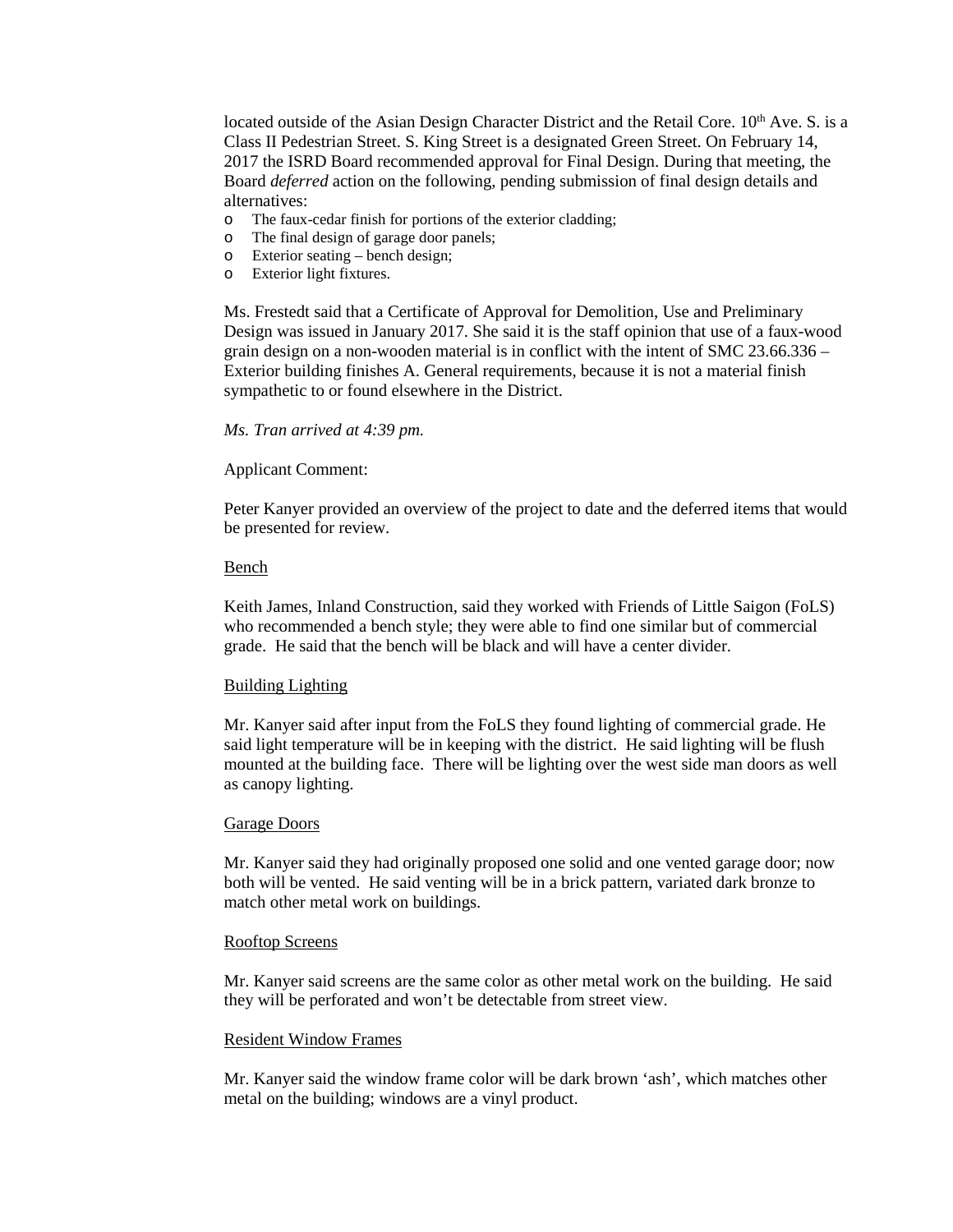#### Color Palette

Applicants provided a material board and indicated placement on the building. They provided preferred and alternate schemes; a faux cedar and a solid brown were presented for accent. Three whites were proposed to provide a variated, textured look to the main body.

Public Comment: There was no public comment.

Board Questions:

Mr. Martin went over relevant Code sections.

#### Rooftop Screens

Mr. Martin asked about color and material.

Mr. Kanyer said the metal will match metal on rest of building.

## Stair Screen

Mr. Martin asked about removal of the green screen around the exterior stair on the west façade.

Mr. Kanyer said there were complications regarding maintenance and the ability to lock the stairwell down. He said they reconfigured the stair to make it less visible.

Mr. James said it is not a tenant or community space; it is utilitarian space for gas meters, etc.

Mr. Kanyer said the fence around will be ornamental, not chain link.

#### Bench

In response to a question from the Board, Mr. James provided a photo of the bench design initially suggested by the FoLS.

#### Materials/Finishes

Ms. Frestedt said her concern with the cedar is less about the color; it is about the faux wood grain.

Ms. Hsie asked about the corner treatment and reveal.

Mr. Kanyer said there is a trim reveal – a piece of metal; as shown in original set of drawings.

Ms. Hsie asked if the steel gray accent piece is flush with gray bands.

Mr. Kanyer said they show a wide reveal of 8" flashing in the same color; metal is prefinished.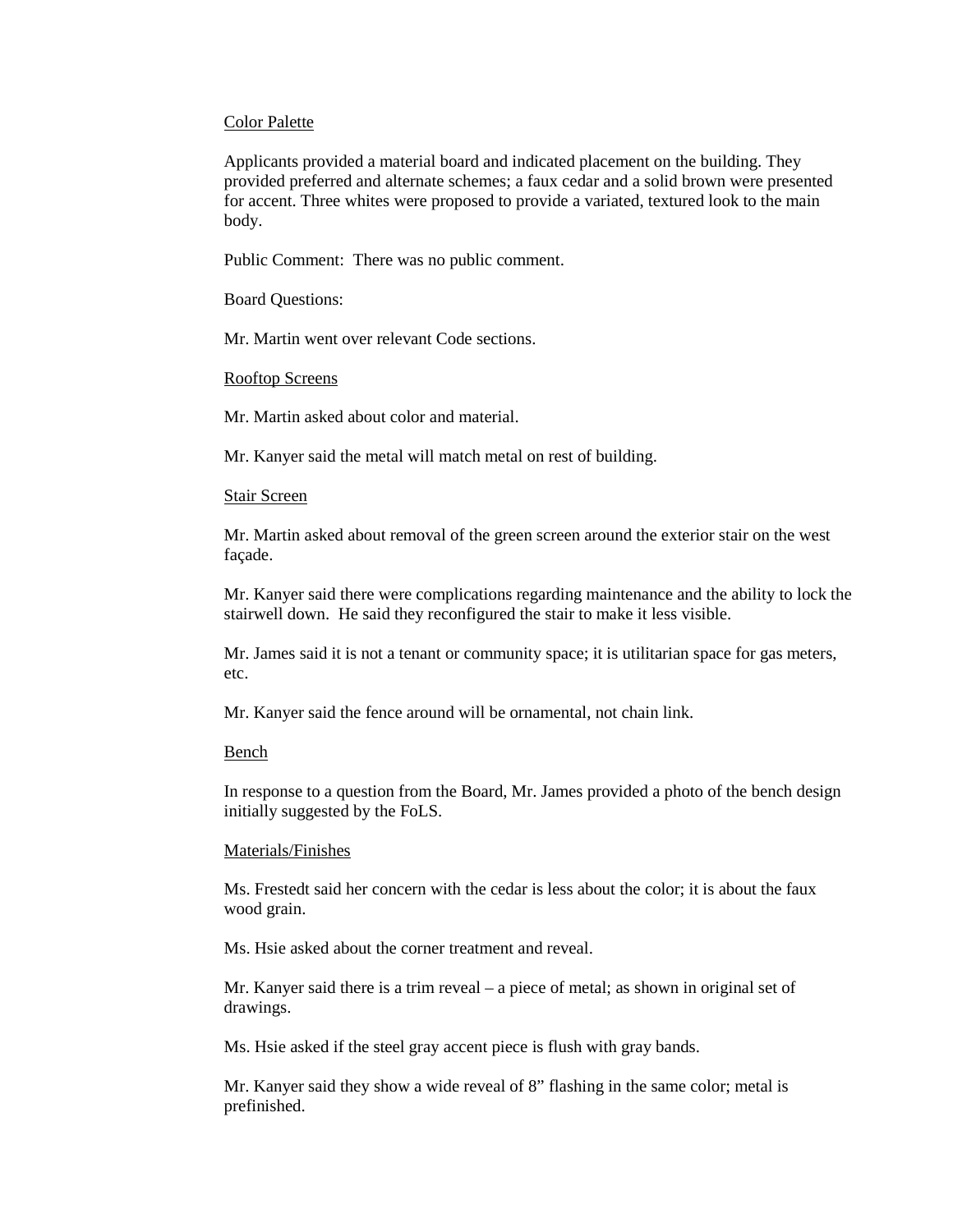Mr. Martin asked if the variated whites differ enough to be read as differentiated.

Mr. Kanyer said it will look deliberate, not accidental. He said there will be a greater percentage of brighter white with less of the alternating colors.

Ms. Hsie said in the construction drawings the planks are horizontal and asked if it will be more striated / broken up.

Mr. Kanyer said they aren't but they could be.

Discussion:

Ms. Hsie said it is a nicely organized building. She suggested putting joints neatly at windows. She said there is no need to use three colors of white; the building is broken up well with grills, vents, etc.

Mr. Martin supported the reduced amount of variation.

Mr. Martin provided Code references and SOI 9 and10. He said this building is outside the Asian Design Character District where the preference for earthy, wood is not as strong. He read from SOI 9 and noted new should be differentiated from old. He said that faux wood patterning on a non-wood panel and questioned how that would relate to real wood elsewhere in the district.

Mr. Setijono said Nichiha has a 20-year warrantee; real cedar has less longevity and requires more maintenance.

Mr. James said they interpreted the SOI as it relates to historic rehabilitation or adjacent to historic structure. He said this is new construction and it is not as applicable.

Ms. Frestedt read from SMC 23.66.336 – A. General Requirements and C. Exterior design outside of the Asian Design Character District. She said applications are reviewed on a case by case basis.

Mr. Kanyer said it is fiber cement with wood fibers engrained in. He said it is concrete panel like Hardi-panel; it is prefinished in the factory. He said there is no need to paint; it is factory finished.

Ms. Frestedt asked if this same color was available in a smooth finish. The applicants confirmed it is. Ms. Frestedt said that would resolve her concerns.

Mr. Legon-Talamoni said real wood can't be used. He supported the applicant's preferred alternative. It provides a softer look, is used as an accent and he noted the harsh site next to the freeway.

Ms. Leong concurred. She said ideally actual wood is used but it is not practical here. It provides a softer look to the building and differentiates itself as new construction. She said it would not be appropriate on an existing building.

Mr. Setijono concurred.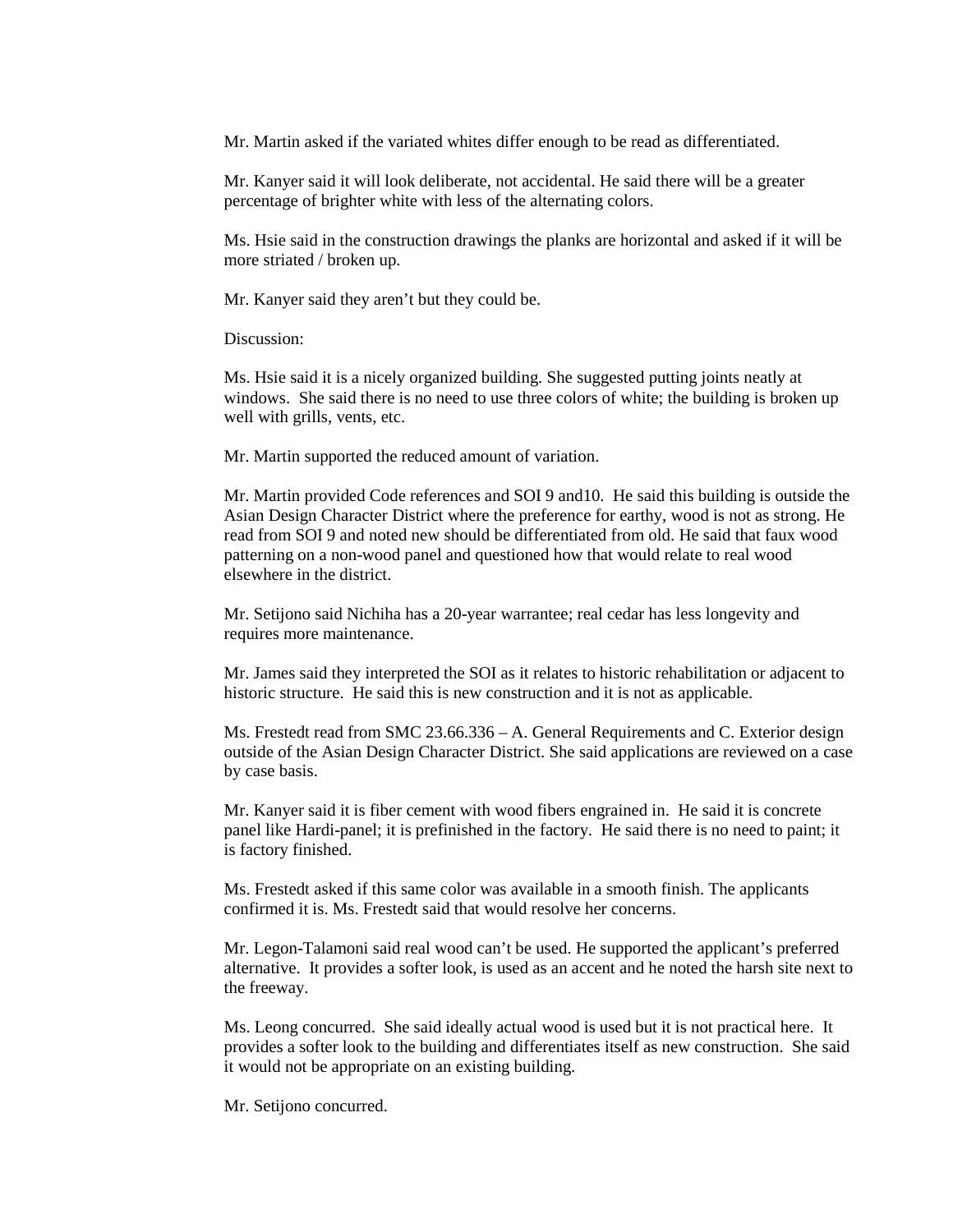Mr. Martin said the entire façade is not proposed, it is just an accent; it is more suited to an accent.

Ms. Hsie said the chosen material is appropriate – the grain is molded into the product. She said vinyl would not be appropriate as it does not have the same depth and texture.

Mr. Setijono said what is proposed is the best product.

Ms. Hsie said it is proposed to be used as an accent; it is durable and unlike vinyl, it has depth and texture like wood.

Mr. Legon-Talamoni said it is a better look; it is warmer, softer, and provides a nice relief from other materials.

Ms. Chan supported a single, muted tone of white rather than three variated.

Mr. Legon-Talamoni agreed and said the push-pull with the materials is success; having three whites takes away from the success of what they are doing.

Ms. Hsie appreciated the applicants' reaching out for Friends of Little Saigon input and said it helps with the decision. She said now that the green screen is solid she had concerns about lighting and possibility of dark corner there and asked them to pay attention to that.

Mr. Kanyer said there are lights under the canopy in that area.

Action: I move that the International Special Review District Board recommend approval of a Certificate of Approval for revisions to Final Design, at 913 S. Jackson St. cedar wood Nichiha. The Board supports the proposed material because the building is new construction and it is being used as an accent versus wrapping the building; it is durable and has the depth and texture of wood; and the single muted tone of Nichiha rather than the three-color variation of whites*.* This is an extension of the approval that was granted in February 2017.

The Board directs staff to prepare a written recommendation of approval, based on consideration of the application submittal and Board discussion at the October 10, 2017 public meeting, and forward this written recommendation to the Department of Neighborhoods Director.

This action is based on the **following applicable sections of the International Special Review District Ordinance:** 

**SMC 23.66.302 – International Special Review District goals and objectives**

**SMC 23.66.332 – Height and Rooftop Features**

**SMC 23.66.334 – Streets and Sidewalks**

**SMC 23.66.336 – Exterior building finishes**

**A. General Requirements.** To retain and enhance the visual order of the District, which is created by existing older buildings that provide unique character and form through their subtle detailing and quarter-block and half-block coverage, new development, including exterior remodeling, should respect the architectural and structural integrity of the building in which the work is undertaken, through sympathetic use of colors, material and style.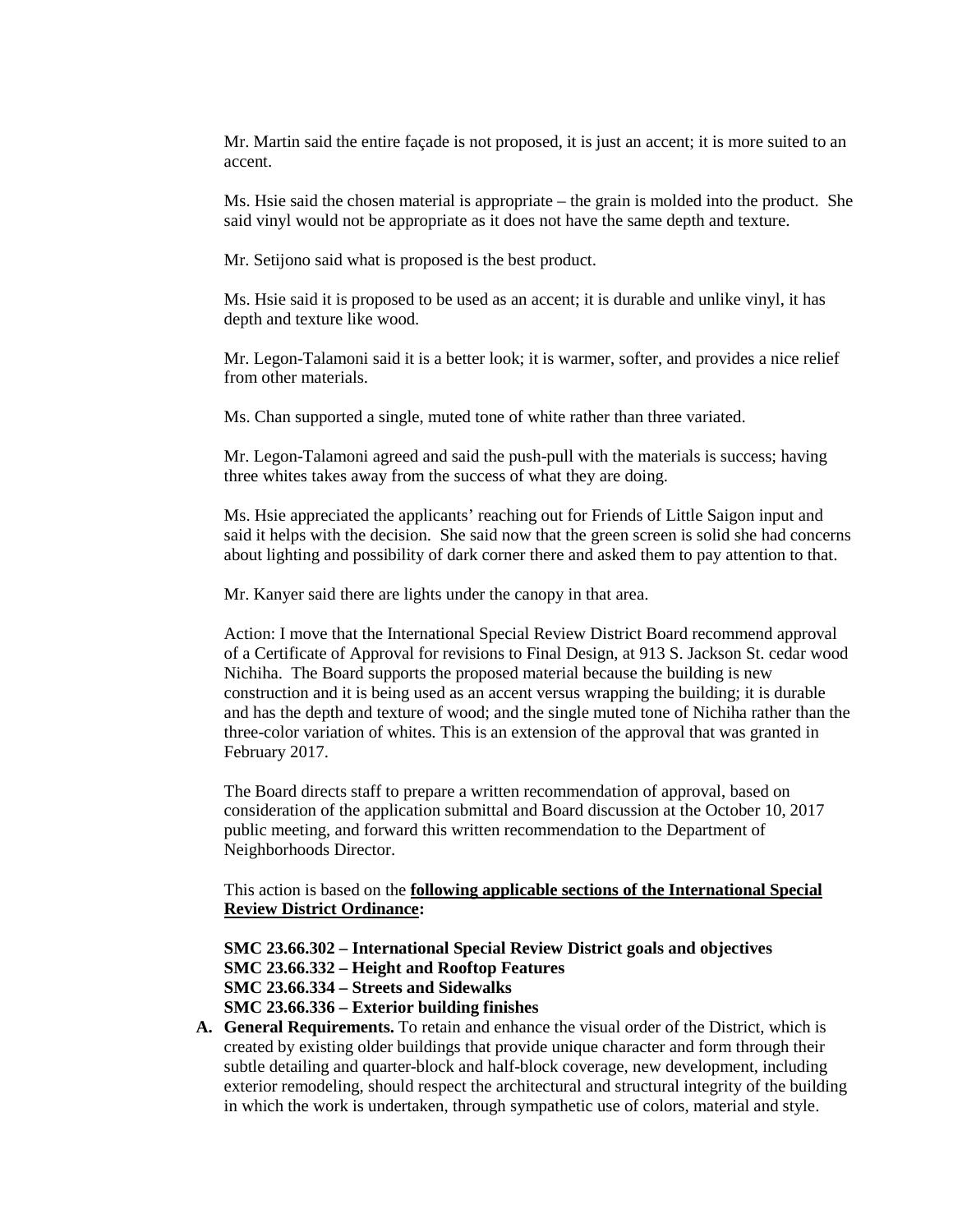Exterior building facades shall be of a scale compatible with surrounding structures. Window proportions, floor height, cornice line, street elevations and other elements of the building facades shall relate to the scale of the existing buildings in the immediate area.

**C. Exterior Building Design Outside the Asian Design Character District.** Outside the Asian Design Character District, earthen colors and masonry construction with nonmetallic surfaces are preferred. Concrete construction will also be permitted if treated in a manner or incorporated into a design that provides visual interest and avoids large unbroken surface areas.

## **SMC 23.66.342 – Parking and access**

# **Secretary of the Interior's Standards**

#9. New additions, exterior alterations, or related new construction shall not destroy historic materials that characterize the property.

#10. New additions and adjacent or related new construction shall be undertaken in such a manner that if removed in the future, the essential form and integrity of the historic property and its environment would be unimpaired.

MM/SC/CL/HS  $7:0:0$  Motion carried.

101017.22  $510\,5^{th}$  Ave. S. – Publix Apartments *Applicant*: Todd Walton, Centerline Solutions (for AT&T)

> Ms. Frestedt explained the proposed use and installation of Minor Communication Utility equipment on the roof of the newly constructed portion of the Publix Apartments. The zone is IDM 75/85-150. The site is located within the Asian Design Character District and the Retail Core. This project is SEPA exempt.

Applicant Comment:

Todd Walton explained additional communications equipment are needed due to a gap in coverage. He said the 'macro-site' will include nine antennas; three antennas per sector. He provided rooftop site plan and indicated proposed equipment locations. He said they typically screen antennas but he noted they have been encouraged not to screen in Special Review Districts.

Ms. Frestedt explained that often the enclosure has massing that exceeds the size of the equipment, creating a greater visual impact. She said what is appropriate on a new building is different from what is appropriate on an old building; review is conducted on a case-bycase basis. She said that equipment should be pulled back from edge as much as possible to minimize visual impact.

Discussion ensued about why this building was chosen instead of another one.

Mr. Walton said that they have to lease space on buildings and this requires property owner consent. He said if the equipment is too high up there is a poorer level of service due to "shadow areas".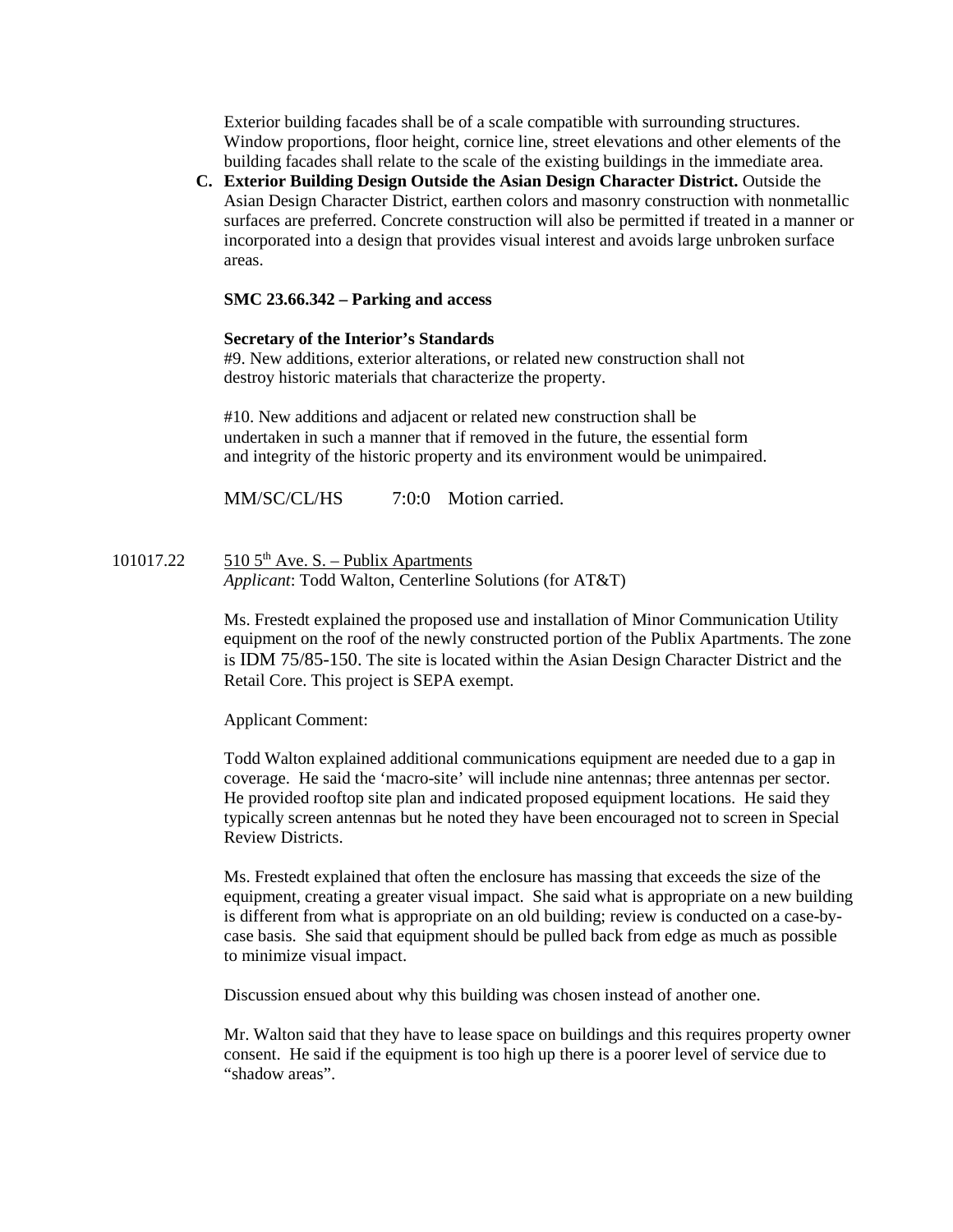Mr. Legon-Talamoni asked if research has been done on health and noise impacts of antennas on residents.

Mr. Walton said the FCC does not require it. He said that the City requires a Radio Frequency report, produced by a licensed engineer. He can't speak to the health impacts. He said signage is place on site which includes information on outputs.

Ms. Hsie asked if similar equipment has been approved elsewhere.

Ms. Frestedt noted the RDA Building on Dearborn and the Gee Oak Tin Foundation Building on  $7<sup>th</sup>$ .

Responding to clarifying questions, Mr. Walton said the equipment is for AT&T service only. He said equipment is needed to fill a gap in coverage. He said research is done on the number of dropped calls and that information is compared with propagation maps that show antennae and coverage. He said cell sites are expensive and they only put them in where needed to justify the expense.

Public Comment:

James Lee, resident in Uwajimaya Village, received a notice in the mail about this installation. He said it is hideous to see a cell tower on the building and he noted it will be seen from the newly expanded part of Hing Hay Park. He expressed concern about the radio frequency microwave radiation that will be put out. He said safety isn't proven. He said a cell tower is not in keeping with the district. He expressed concern about radiation exposure. He said that not enough due diligence has been done to place the equipment away from where people reside. He was concerned about aesthetics, safety, property value. He asked what other entities are reviewing this.

Ms. Frestedt said the board reviews changes to exterior of building and a Certificate of Approval is issued if approved; a Certificate of Approval is needed prior to issuance of other permits.

Mr. Walton said they are exempt from SEPA, but that they will need an Administrative Conditional Use Permit. He noted the challenge with alternatives being the same types of buildings and the population density here. He said the FCC requires submittals and construction permits.

Mr. Lee expressed concern about the expansion of equipment.

Ms. Frestedt said if upgrades or changes are made it will need board review.

Mr. Walton said it is a normal size cell site, not a hub or central site or "switch". He said it is a single, stand-alone cell site.

Board Discussion:

Ms. Leong thanked the presenter and the public for their questions and responses. She expressed concern about pedestrian visibility and if this one is allowed, what about future applications. She preferred to see this on a taller building where it is not visible and was concerned that this site is proposed because others didn't respond.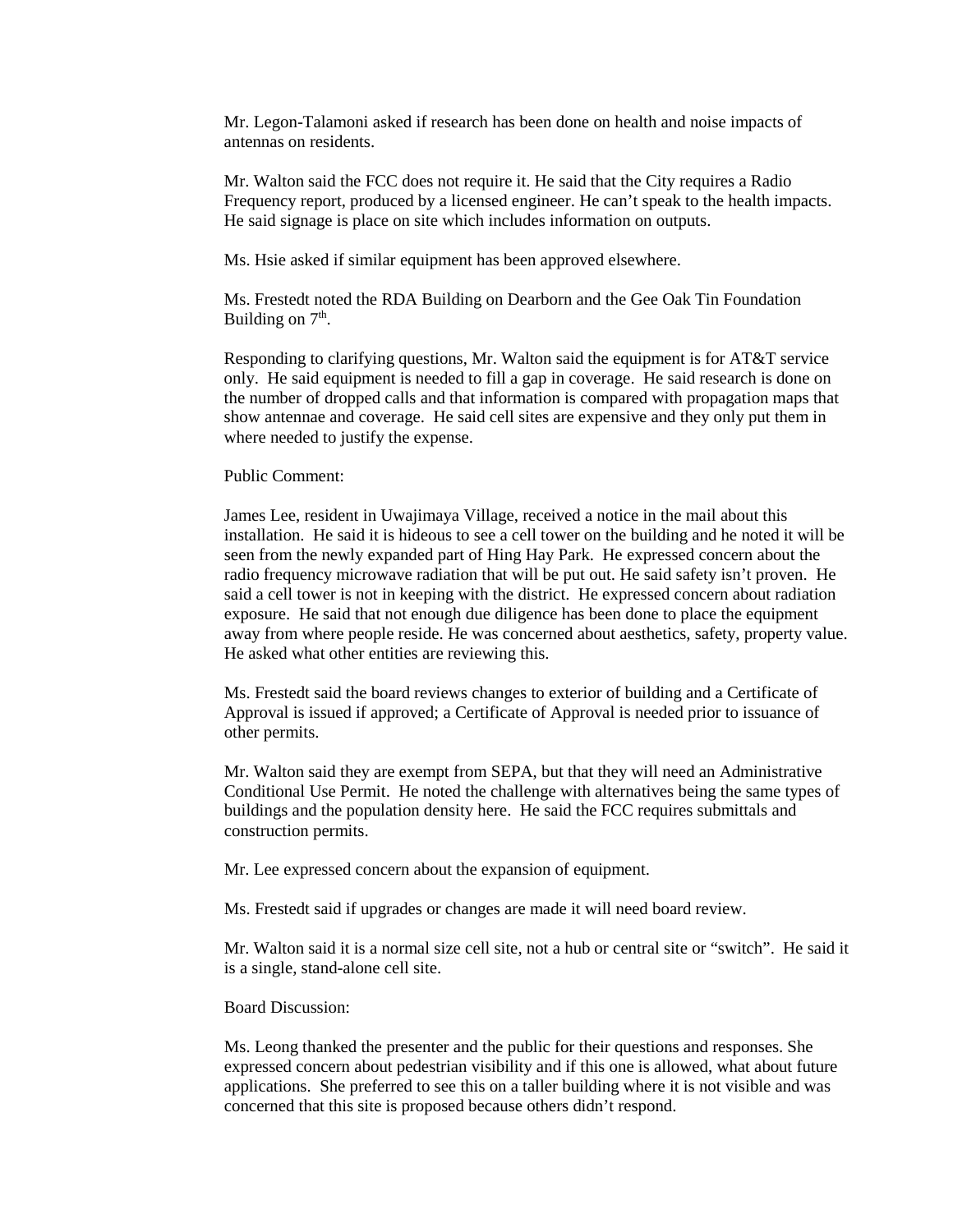Mr. Martin said that as a resident he depends on cell service. He said the tall buildings next door (Union Station) would not be a visually impactful. He said this placement sets up precedent. He questioned what template or guidelines could they go by to minimize impact.

Ms. Hsie wanted to see graphics, documents, showing gap in service; what is the need and why is it going here. She asked what is the difference between this installation and a flagpole. She said the equipment is ugly and she preferred screening.

Mr. Martin asked what other types installations would be feasible that would have less visual impact; what would tripod installation, sent back further from the parapet, look like? He said he wants to see alternatives and assess will have the least impact.

Ms. Hsie asked where the signs will go.

Mr. Walton said they will go at the stairwell entrances and anything that accesses the roof.

Mr. Martin said he doesn't have enough information to determine whether this is optimal design for this location. He requested more information on alternatives if not on elevator enclosure; if located, as proposed, but with screening; any other preferred alternative to reduce the visual impact as much as possible; different types installations of a mechanical nature, large mass and viable options.

Ms. Frestedt suggested a photo simulation showing what alternative would look like; setbacks; visibility of equipment, proximity to edge of roof.

Ms. Leong commented on the visual impact on the building from the perspective looking east; it's very tall.

Ms. Leong said it impacts the look of the building / elevator penthouse.

Board members discussed objectives and noted the placement has an impact on the visual order of the neighborhood with a conspicuous position on the roof. Board wants to see alternatives that focus on masking the equipment itself; see alternative where equipment is located elsewhere and minimizes the overall visibility from the street.

Ms. Frestedt cited SMC 23.57.014 B1 and B3 and said it should be set back toward center as far as possible; preferably on a secondary façade, or on a primary façade only if impossible elsewhere. Does not hide, damage, or obscure architecture; pain screen or other means to make less obtrusive.

Action: I move that the International Special Review District Board defer consideration for a Certificate of Approval due to insufficient information to move forward; Board requests alternative locations with and with masking; construction drawings showing each viable option.

# The Board considered the **following applicable sections of the International Special Review District Ordinance:**

**SMC 23.66.302 – International Special Review District goals and objectives**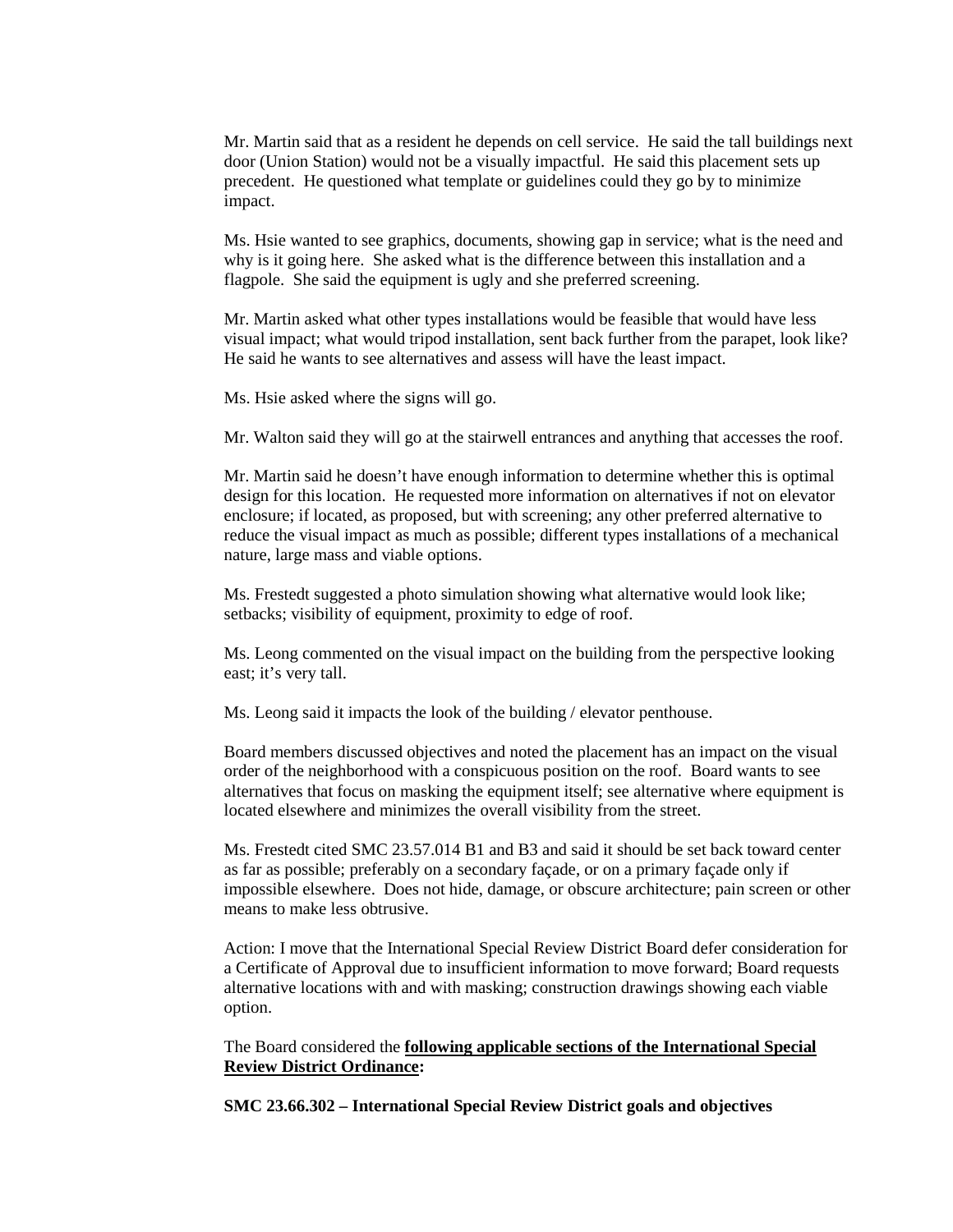# **SMC 23.66.320- Permitted Uses SMC 23.66.332 – Height and Rooftop Features SMC 23.66.336 – Exterior building finishes**

**A. General Requirements.** To retain and enhance the visual order of the District, which is created by existing older buildings that provide unique character and form through their subtle detailing and quarter-block and half-block coverage, new development, including exterior remodeling, should respect the architectural and structural integrity of the building in which the work is undertaken, through sympathetic use of colors, material and style. Exterior building facades shall be of a scale compatible with surrounding structures. Window proportions, floor height, cornice line, street elevations and other elements of the building facades shall relate to the scale of the existing buildings in the immediate area.

B. **Asian Design Character District.** Asian Design Character District. The boundaries of the Asian Design Character District of the International District are as shown on Map B for *[23.66.326](https://library.municode.com/wa/seattle/codes/municipal_code?nodeId=TIT23LAUSCO_SUBTITLE_IIILAUSRE_CH23.66SPREDI_SUBCHAPTER_IIIINSPREDI_23.66.326STVEUS)*. To strengthen and preserve the existing Asian architectural character of the Asian Design Character District, tiled awnings, recessed balconies, heavy timber construction, and materials and colors as specified below are encouraged.

1. Materials. Building facades are limited to earthen materials such as brick, concrete, stucco and wood. Other materials may be used if approved by the Director of Neighborhoods. Brick and concrete may not be painted unless approved by the Director of Neighborhoods. Stucco may be used in conjunction with other contrasting materials such as dark stained wood. Decorative ceramic glazed roof tiles are encouraged, as are tile awnings and marquees if appropriately integrated into the overall design.

2. Colors. Building facade colors must be reviewed by the Special Review Board and approved by the Director of Neighborhoods. Colors shall be compatible with those of adjacent buildings.

3. Surfaces. Textured concrete, brick and wood surfaces are preferred over non-textured surfaces. Recesses and voids that break up monotonous surface areas and create visual relief are encouraged. The design and location of mechanical equipment visible from the street must be reviewed by the Board and approved by the Director of Neighborhoods.

## **Secretary of the Interior's Standards**

#9. New additions, exterior alterations, or related new construction shall not destroy historic materials that characterize the property.

#10. New additions and adjacent or related new construction shall be undertaken in such a manner that if removed in the future, the essential form and integrity of the historic property and its environment would be unimpaired.

MM/SC/CL/VT 7:0:0 Motion carried.

# **101017.3 BOARD BUSINESS**

Ms. Frestedt provided an update on the upcoming ISRD election and went over nomination and voter registration deadlines. As of meeting date no nominations had been received.